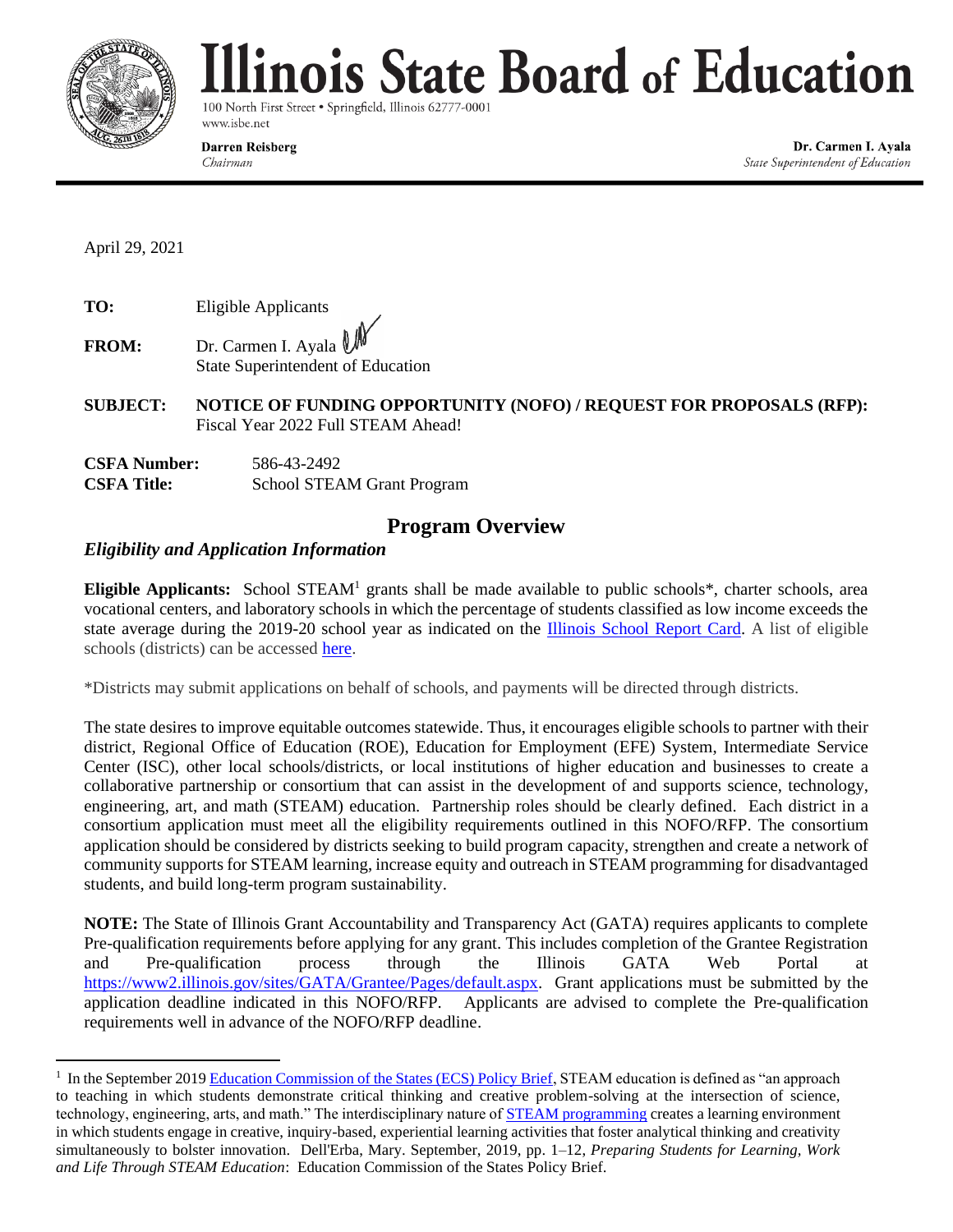Successful grant applicants will be required to complete an FY 2022 Fiscal and Administrative Risk Assessment in the form of an Internal Controls Questionnaire (ICQ) available through the GATA Web Portal, an FY 2022 Organizational Risk Assessment through the ISBE Web Application Security (IWAS) System, and the FY 2022 Programmatic Risk Assessment that is found within the electronic Grant Management System budget. Grant awards will not be executed until the FY 2022 ICQ Organizational Risk Assessment and Programmatic Risk Assessment are completed.

**Dun and Bradstreet Universal Numbering System (DUNS) Number and System for Award Management (SAM):** Each applicant (unless the applicant is an individual or federal or state awarding agency that is exempt from those requirements under 2 CFR § 25.110(b) or (c), or has an exception approved by the federal or state awarding agency under 2 CFR § 25.110(d)) is required to:

- (i) Be registered in SAM before submitting its application. If you are not registered in SAM, you may do so at [www.sam.gov;](http://www.sam.gov/)
- (ii) Provide a valid DUNS number [\(https://fedgov.dnb.com/webform\)](https://fedgov.dnb.com/webform) in its application; and
- (iii)Continue to maintain an active SAM registration with current information at all times during which it has an active federal, federal pass-through, or state award or an application or plan under consideration by a federal or state awarding agency. The Illinois State Board of Education (ISBE) may not consider an application for a federal pass-through or state award to an applicant until the applicant has complied with all applicable DUNS and SAM requirements.

**Code of Federal Regulations / Title 2 - Grants and Agreements / Vol. 1 / 2014-01-01192:** Guidance is found at [https://www.gpo.gov/fdsys/pkg/CFR-2013-title2-vol1/pdf/CFR-2013-title2-vol1.pdf.](https://www.gpo.gov/fdsys/pkg/CFR-2013-title2-vol1/pdf/CFR-2013-title2-vol1.pdf)

## **This grant is subject to the provisions of**:

- Grant Accountability and Transparency Act (GATA), 30 ILCS 708/1 et seq. <http://www.ilga.gov/legislation/ilcs/ilcs3.asp?ActID=3559&ChapterID=7>
- Administrative Rules for GATA, 44 Ill. Admin. Code Part 7000 <https://www.ilga.gov/commission/jcar/admincode/044/04407000sections.html>

**Merit-Based Review and Selection Process for Competitive Grants:** ISBE is required to design and execute a merit-based review and selection process for applications. This process is incorporated by reference in all applicable funding opportunities. The full text of the ISBE merit-based review policy can be found at [https://www.isbe.net/Documents/Merit\\_Based\\_Review\\_Policy.pdf.](https://www.isbe.net/Documents/Merit_Based_Review_Policy.pdf) Applicants are advised to refer to the Merit-Based Review policy document.

**Grant Award/Cost Sharing or Matching**: The STEAM grant funding is approved up to \$1.1 million subject to availability of funds. Additional information regarding funding can be found under Funding Information on page 7.

**Grant Period**: The grant period will begin no sooner than July 1, 2021 and will extend from the execution date of the grant until June 30, 2022. Successful applicants may reapply via continuing application for up to two additional year(s). Funding in the subsequent years will be contingent upon compliance with federal and state law, state grantmaking rules, passage of sufficient appropriations for the program, and satisfactory performance in the preceding grant period. No promise or undertaking made in this NOFO/RFP is an assurance that a grant agreement will be renewed, nor does this NOFO/RFP create any right to or expectation of renewal.

**Submission Dates and Times/Other Submission Requirements**: Proposals can be submitted electronically through the ISBE Attachment Manager no later than 4 p.m. on June 14, 2021. Directions for submission are found below.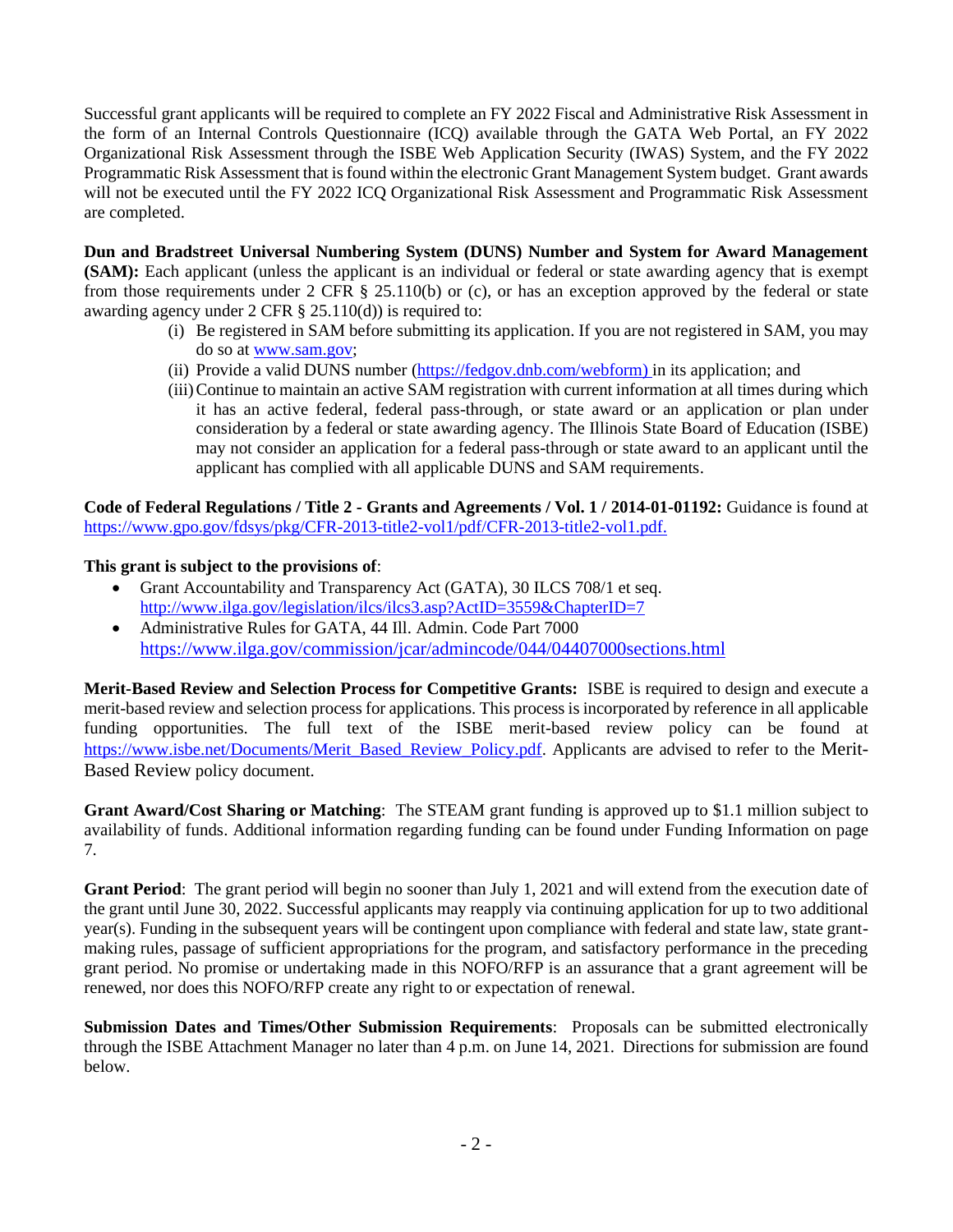Electronic Submission: Completed proposals submitted electronically should be scanned into PDF with all supporting documents and required signatures. The ISBE Attachment Manager is found at [https://sec1.isbe.net/attachmgr/default.aspx.](https://sec1.isbe.net/attachmgr/default.aspx) Choose Rhonda Manalia from the drop-down menu in Receiver Information. Submit the application using the button at the bottom of the page.

Late proposals will not be accepted.

**Grant Award Notice:** It is anticipated that successful applicants will receive a Notice of Award via email approximately 90 days after the application deadline. The award letter is NOT an authorization to begin performance or expenditures. After the merit-based appeal timeframe has ended, awardees will receive additional information from the program area that includes the next steps for finalizing the grant. Monies spent prior to programmatic approval are done so at the applicant's own risk.

**Technical Assistance Session**: A technical assistance session will be held at 1:30 p.m. on May 13, 2021. Registration information is found at <https://register.gotowebinar.com/register/1755012287446742544> or at [https://www.isbe.net/Pages/STEAM.aspx.](https://www.isbe.net/Pages/STEAM.aspx) Attendance is not required.

**Changes to NOFO/RFP:** ISBE will post any changes made to the NOFO/RFP prior to June 7, 2021, at [https://www.isbe.net/Pages/Request-for-Proposals.aspx.](https://www.isbe.net/Pages/Request-for-Proposals.aspx) Applicants are advised to check the site before submitting a proposal.

**Agency Contact/Contact to Request Application Package**: For more information on this NOFO/RFP, contact the Curriculum and Instruction Department at IlTeachTalkLearn@isbe.net. *All questions asked concerning this NOFO/RFP will be responded to in a Frequently Asked Questions (FAQ) document found at*  <https://www.isbe.net/Pages/STEAM.aspx> *so all respondents can see all questions and the responses to the questions. Changes to the FAQ will not be made after* June 7, 2021*. Applicants are advised to check the site before submitting a proposal.*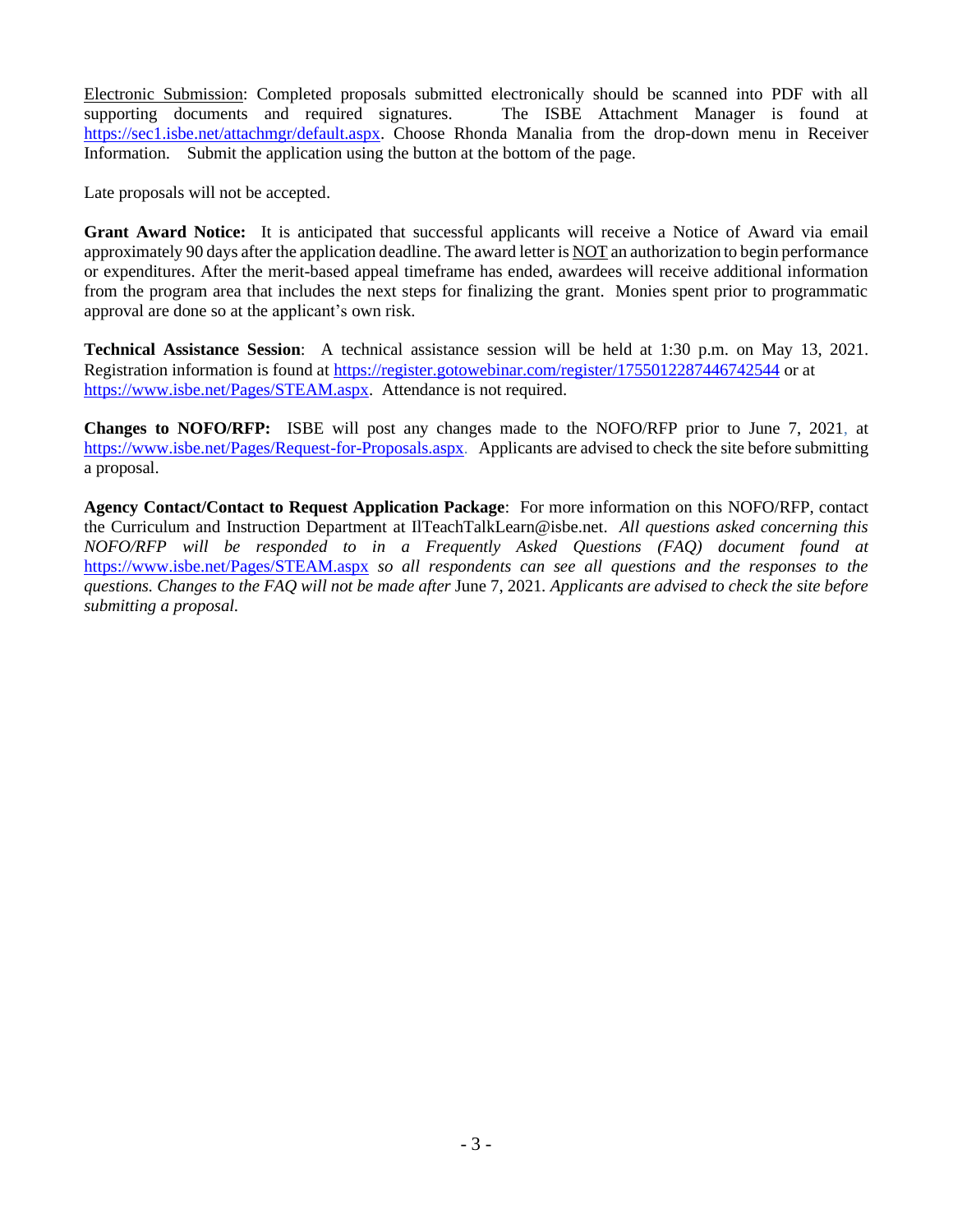# **General Information**

## *Program Background and Description*

#### **Program Purpose:**

The School STEAM Grant Program makes science, technology, engineering, art, and math (STEAM) programming available to low-income<sup>2</sup> students in disadvantaged<sup>3</sup> neighborhoods. School STEAM grants shall be made available to public schools, charter schools, area vocational centers, and laboratory schools in which the percentage of students classified as low income exceeds the state average. Entities may find information regarding the state average on the [Illinois Report Card.](https://www.illinoisreportcard.com/State.aspx?source=studentcharacteristics&source2=lowincome&Stateid=IL) A list of eligible schools (districts) can be accesse[d here.](https://www.isbe.net/Documents/STEAM-Eligible-Districts.pdf)

## **Program Background/History**:

The School STEAM Grant Program is created with funds collected through the Illinois Lottery. The Illinois Lottery established a specialty instant scratch-off ticket of which a percentage of funds are used to promote school STEAM programming. More information on Illinois Lottery law can be found at [https://www.ilga.gov/legislation/ilcs/ilcs3.asp?ActID=312&ChapterID=5.](https://www.ilga.gov/legislation/ilcs/ilcs3.asp?ActID=312&ChapterID=5) Legislation pertaining to the School STEAM Grant Program can be found at 105 ILCS [5/2-3.119a/Sec. 2-3.119a.](https://www.ilga.gov/legislation/ilcs/documents/010500050K2-3.119a.htm)

#### **Program Description**:

Grant recipients shall use the funds to either conduct or contract with a third party to conduct programming for K-12 learners that encourages and promotes career opportunities and skill attainment in the fields of science, technology, engineering, fine arts<sup>4</sup>, and mathematics for students in disadvantaged neighborhoods. Eligible applicants must exceed the state low-income threshold during the 2019-20 school year. Current information on the state threshold can be found on the [Illinois Report Card.](https://www.illinoisreportcard.com/State.aspx?source=studentcharacteristics&source2=lowincome&Stateid=IL)

Priority shall be given to programs that provide hands-on<sup>5</sup> experiences and/or programs that focus on encouraging young women to enter into the fields of science, technology, engineering, art, and math.

#### The School STEAM Grant Program aligns with Goal 1 from ISBE's 2020-2023 Strategic Plan:

"*Every child will make significant academic gains each year, increasing their knowledge, skills, and opportunities so they graduate equipped to pursue a successful future, with the state paying special attention to addressing historic inequities.*" This program additionally supports Strategy 1.1: *Support best practices and continuous quality improvement, including an emphasis on equity and diversity in order to support student learning while also addressing remote and blended learning.*

The School STEAM Grant Program seeks to provide equitable programming for students classified as low income in disadvantaged neighborhoods. It also seeks to create more opportunities for young women to explore fields traditionally represented by males.

 $2$  The Every Student Succeeds Act, (ESS[A\), Pub. L. No. 114-95](https://www.govinfo.gov/content/pkg/PLAW-114publ95/pdf/PLAW-114publ95.pdf) defines "low-income family" as "a family-(i) in which children are eligible for a free or reduced-price lunch under the Richard B. Russell National School Lunch Act (42 USC 1751); (II) receiving assistance under the program block grants to states for temporary assistance for needy families established under Part A Title IV.

<sup>&</sup>lt;sup>3</sup> For purposes of Elementary and Secondary Education Act programs, a disadvantaged student is one who resides in a household whose income falls below a given threshold. For the purposes of this grant program, the threshold established by U.S. Department of Agriculture's free and reduced-price lunch program was used.

<sup>&</sup>lt;sup>4</sup> The "art" in STEAM, for the purposes of this application, as supported by the **Illinois Learning Standards** for Fine Arts is defined as inclusive of music, dance, media, theatre, and visual art forms in which students of the arts practice active learning and application of skill development. Integration of the arts introduces students to a creative process that connects to STEM learning and is a catalyst for innovation, according to the [John F. Kennedy Center](https://www.kennedy-center.org/education/networks-conferences-and-research/networks-and-strategic-leadership/partners-in-education) for the Performing Arts.

<sup>&</sup>lt;sup>5</sup> Hands-on learning can be more clearly defined in STEAM programming as experiential learning or the process of learning by doing.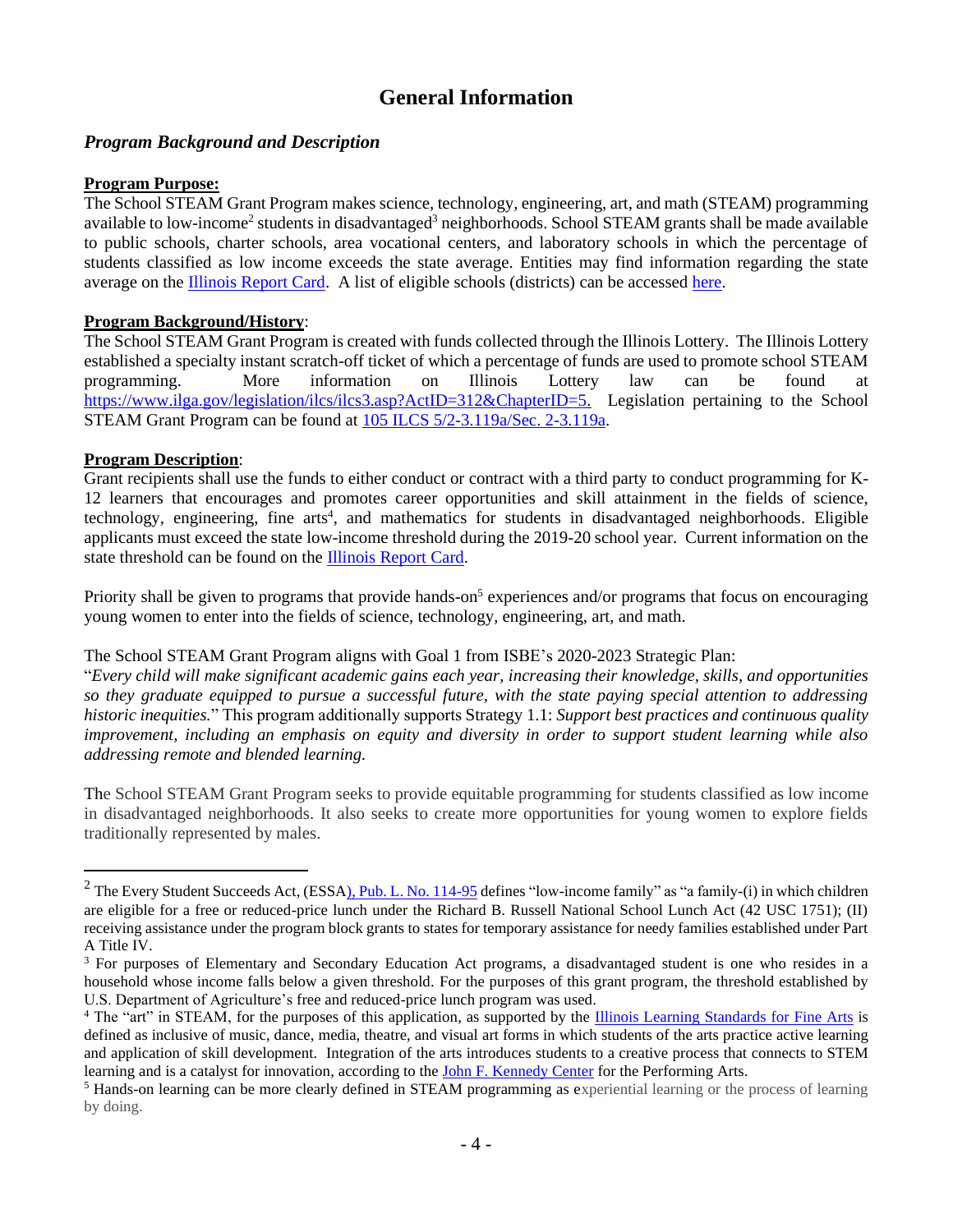**ISBE's Equity Statement***: Illinois has an urgent and collective responsibility to achieve educational equity by ensuring that all policies, programs, and practices affirm the strengths that each and every child brings within their diverse backgrounds and life experiences, and by delivering the comprehensive supports, programs, and educational opportunities they need to succeed.*

## **Program Objectives**:

- 1. Increase schools' capacity to support STEAM instruction and student participation, especially among lowincome students in disadvantaged neighborhoods and/or encourage young women to consider STEAM careers.
- 2. Build the capacity of teachers to offer and support STEAM instruction and student participation in STEAM education.
- 3. Support K-12 student development of key knowledge and skillsthat underpin STEAM programs to promote and encourage future participation in STEAM careers.
- 4. Increase the integration of STEAM learning environments and activities into the school curriculum that foster and promote positive development of skills necessary for collaboration, creativity and design, problem-solving, open inquiry, experimentation, and communication.

#### **Policy Requirements**:

There is no board policy for this RFP.

#### **Performance Measures**:

- 1. One hundred percent of all planned STEAM learning activities and opportunities must align with the program objectives of the grant to deliver quality STEAM programming that focuses on offering STEAM programs to low-income students in disadvantaged neighborhoods and/or encourage young women to consider STEAM careers.
- 2. One hundred percent of professional learning in preparation for STEAM instruction will focus on building the capacities of teachers to deliver quality STEAM instruction to students in a variety of methods.
- 3. One hundred percent of learning opportunities afforded in this program will align to the Illinois Standards for Learning in the content areas of mathematics, fine arts, and science (and the guidelines pertaining to engineering design and technology therein).

#### **Performance Standards**:

- 1. All planned STEAM learning activities and opportunities must equal or exceed seventy-five percent alignment with the program objectives of the grant to deliver quality STEAM programming that focuses on offering STEAM programs to low-income students in disadvantaged neighborhoods and/or encourage young women to consider STEAM careers.
- 2. Professional learning in preparation for STEAM instruction must equal or exceed seventy-five percent and must focus on building the capacities of teachers to deliver quality STEAM instruction to students in a variety of methods.
- 3. Learning opportunities afforded in this program must equal or exceed seventy-five percent alignment to the Illinois Standards for Learning in the content areas of mathematics, fine arts, and science (and the guidelines pertaining to engineering design and technology therein).

## **Deliverables and Milestones**:

- 1. Semiannual report of progress to be submitted electronically as indicated by ISBE staff will include:
	- a. Review of program progress in meeting planned objectives submitted in application.
	- b. Program recruitment and enrollment data for student participants disaggregated for race/ethnicity, gender, grade level, low-income eligibility, and primary career pathway of interest.
- 2. A final report should be submitted electronically when the program is completed. This report shall include:
	- a. Summary of progress toward accomplishing each program objective with supporting data or data representations to include an assessment of program quality and recommendations for improvements and sustainability.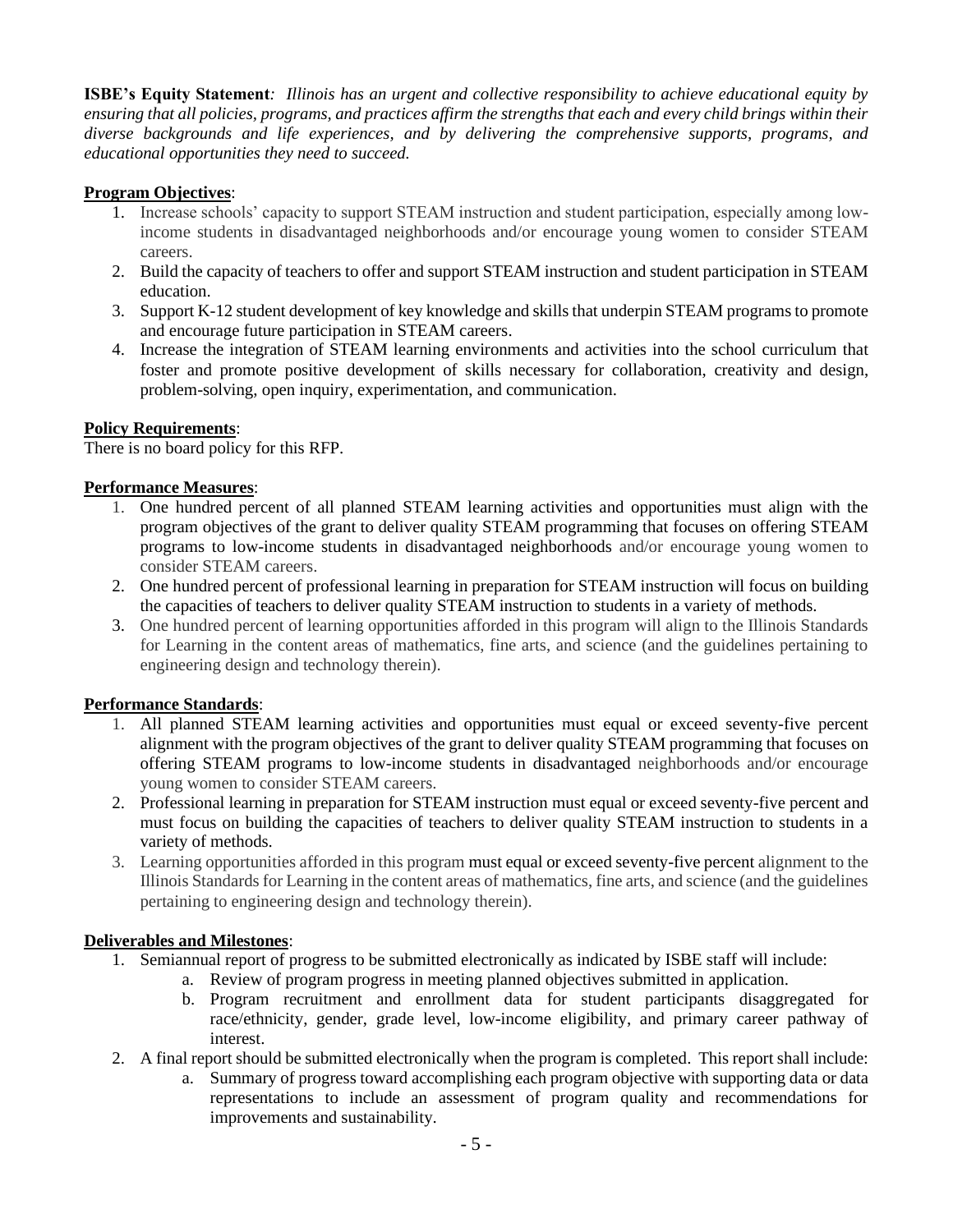- b. Summary of program impact and recommendations based on data for future programming and engagement of K-12 students in STEAM education.
- c. Program review of effectiveness to include data points that measure success of programming and student growth in STEAM learning.
- d. Consideration of the importance of program sustainability and details of how STEAM learning will continue after the grant concludes.
- e. Student work samples that provide evidence of learning (electronic documents, virtual media, student narratives, etc.) as part of the progress monitoring and/or reporting component.
- f. Photos of students participating in the programming, if applicable (if appropriate local photo/media releases have been obtained).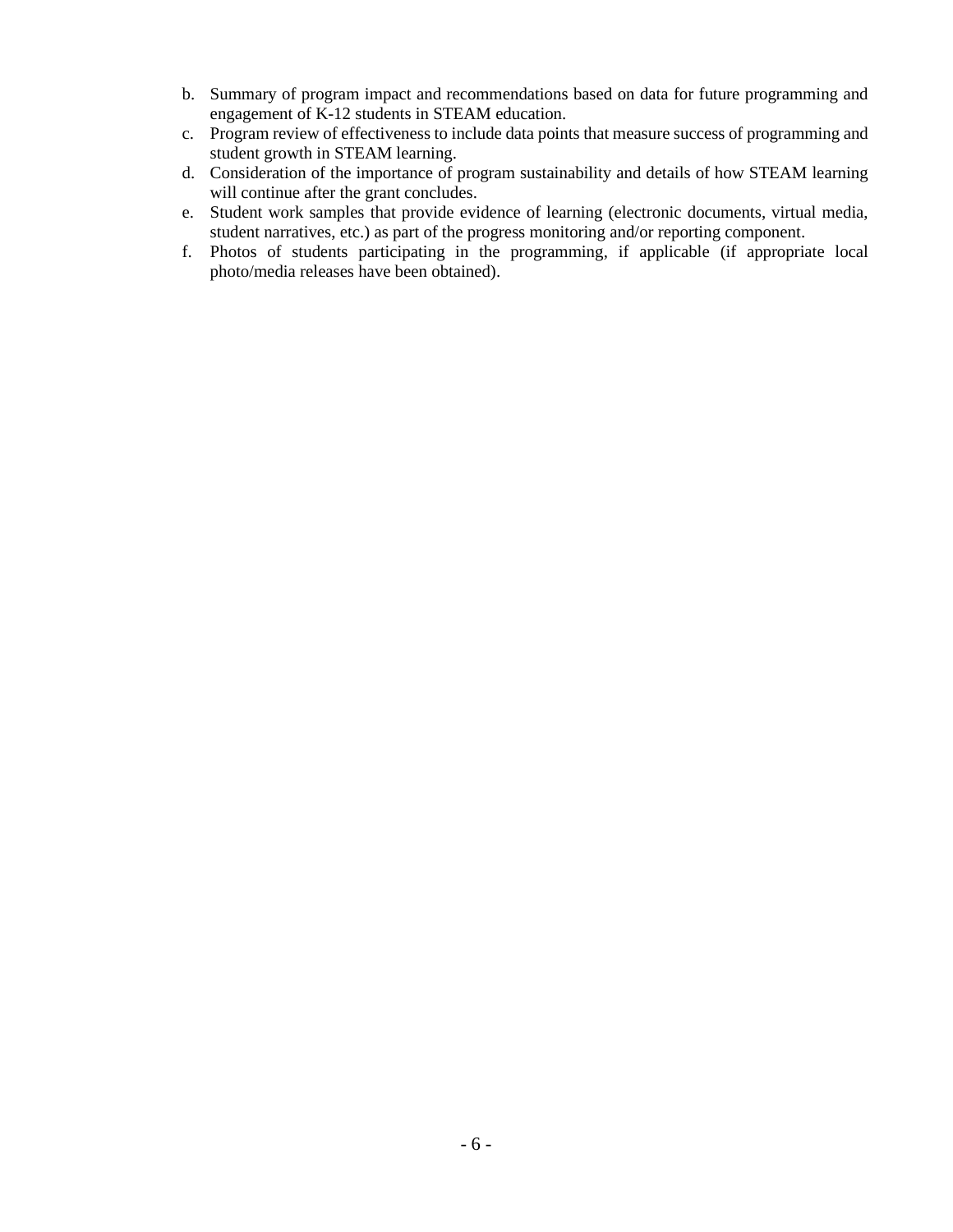# *Funding Information*

#### **Introduction**:

Eligible applicants must meet the criteria for funding. Funding for competitive state grant awards are on a payment schedule pending budget approval and the filing of expenditure reports in the Financial Reimbursement Information System (FRIS). Funding will be routed through school districts.

The total available funding is \$1.1 million subject to availability of funds. Priority points will be given to STEAM programs that focus on encouraging young women to enter STEAM careers and to programs that provide hands-on STEAM learning opportunities.

Awarded applications with an approvable budget are eligible to receive up to \$350,000. Awards will be determined based on the final application score inclusive of points based on a district's final Evidence-Based Funding (EBF) FY 2020 Percent of Adequacy Calculation, see table below. A district's EBF Percent of Adequacy can be found at [https://www.isbe.net/Pages/ebfdistribution.aspx.](https://www.isbe.net/Pages/ebfdistribution.aspx) Click the Reports ribbon, open the FY 2021 EBF Distribution Quick Facts, download the table, view column 'K". This document is also on the ISBE [https://www.isbe.net/Pages/STEAM.aspx.](https://www.isbe.net/Pages/STEAM.aspx)

| <b>EBF</b> final Percent of Adequacy | <b>Points</b> |
|--------------------------------------|---------------|
| 100% or greater                      |               |
| 81-99.9%                             | 10            |
| 71-80.9%                             | 15            |
| 70.9 and below                       |               |

Grant awards will be made based on application score and are subject to availability of funds. Higher-scoring applications will have priority for awards until funding is exhausted.

#### **Allowable Expenditures**:

- Teacher stipends to plan and deliver STEAM programs, pathways, career exploration, or other STEAM activities that align with grant and program objectives.
- Professional learning for educators to implement STEAM programs. This may include partnerships with local ROEs, EFEs, ISCs, businesses, higher education, or other educational partners.
- Supplies for students, such as STEAM kits or software to achieve planned learning outcomes.
- Resources for educators and/or students to implement and support the STEAM program.
- Contracts with third-party vendors to supply STEAM educational programming.

#### **Cost Sharing or Matching**:

There is no cost sharing or matching requirement.

Eligible applicants must meet the eligibility criteria for funding. Payments for competitive state grant awards are on a monthly payment schedule and are disbursed and routed through school districts as requested by the awardee via payment schedule in the electronic grants management system pending budget approval and the filing of expenditure reports in FRIS. Reimbursements are routed through school districts.

#### **Indirect Cost Rate**:

The federal Uniform Guidance at 2 CFR 200 requires that grantees be provided the opportunity to seek indirect cost reimbursements based on negotiated indirect cost reimbursement rates. Rates are determined and applied as follows.

#### Local Education Agencies

• Local Education Agency (LEA) indirect cost rates are developed in accordance with a delegation of authority agreement between ISBE and the U.S. Department of Education (ED). The plan includes both a restricted and unrestricted rate for each individual LEA. Both the restricted and unrestricted LEA rates are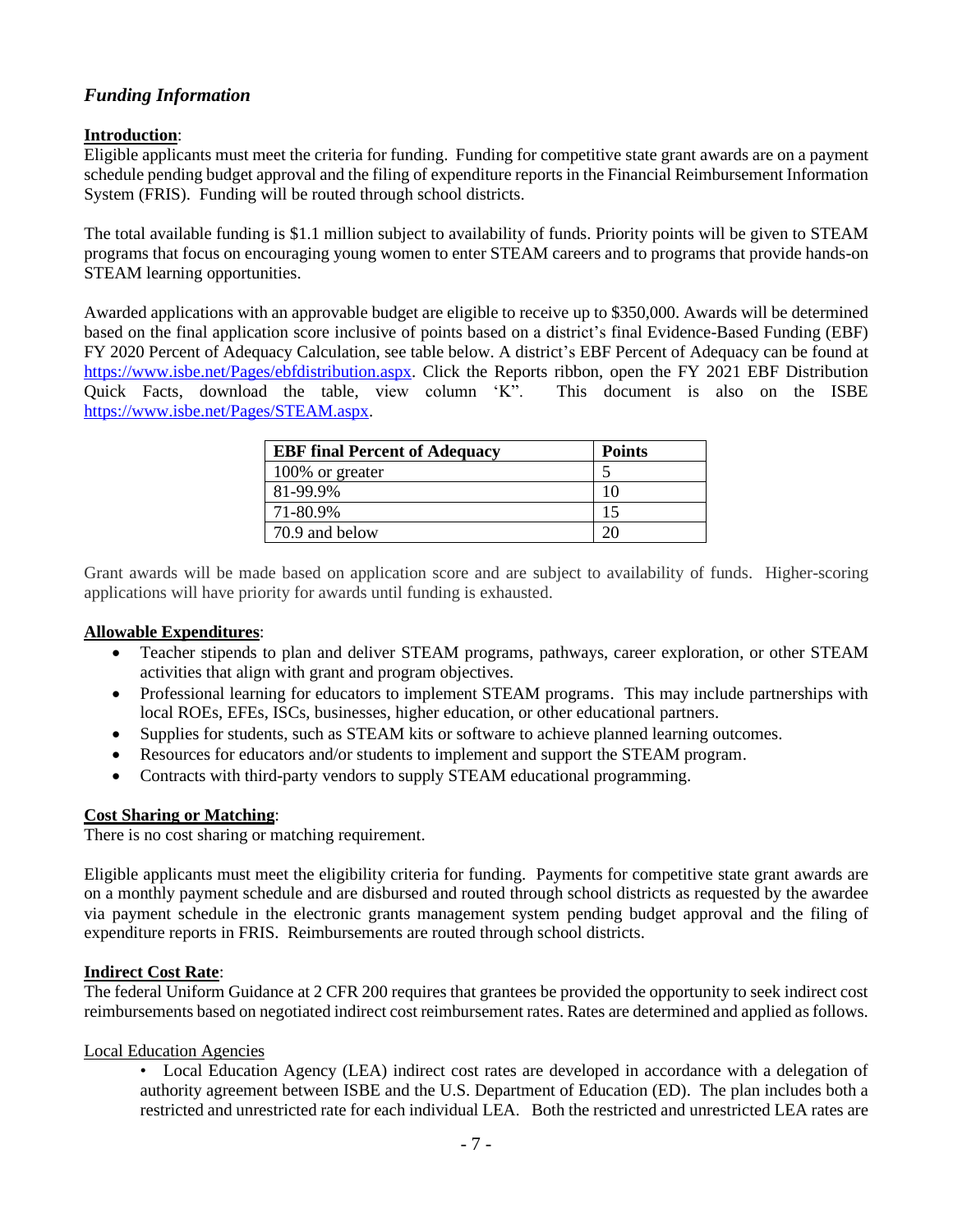published on the ISBE website. The FY 2019 rates are available at https://www.isbe.net/Pages/Indirect-Cost-Rate-Plan.aspx. In the past, only the restricted rate was allowed when budgeting indirect cost reimbursements.

LEAs have the ability to seek indirect cost reimbursement at the published unrestricted rate for any program other than those identified as restricted by ED.

• Newly organized LEAs, Regional Offices of Education, Intermediate Service Centers, area vocational centers, charter schools, university laboratory schools, and governmental entities formed by a joint agreement among LEAs utilize either the statewide average of LEA unrestricted or restricted indirect rates as appropriate, depending on program.

• LEAs that jointly administer federal program(s) utilize either the approved unrestricted or restricted indirect cost rates for the administrative district of the joint program as appropriate, depending on program.

#### Non-LEAs

• Programs eligible for an unrestricted indirect cost rate; not-for-profit entities; community/faith-based organizations; and other non-LEA, non-university subgrantees utilize rates negotiated through the Governor's Office of Management and Budget centralized process in which they will have the option to:

- o Select the 10% diminimus rate.
- o Submit documentation supporting a rate determined through negotiation with their federal cognizant agency.
- o Negotiate a rate.

Non-LEA, non-university grantees may initiate the unrestricted indirect cost rate negotiation process through the GATA grantee portal at https://grants.illinois.gov/portal/.

• Federal programs requiring the use of a restricted indirect cost rate, not-for-profit entities, community/faith-based organizations, and other non-LEA subgrantees shall utilize the 8% default rate described at 34 CFR 76.564.

• Colleges and universities will be limited to a maximum indirect cost rate of 8% or other indirect cost rate calculated by their cognizant federal agency, whichever is less, for grants administered by ISBE.

Costs associated with Fiscal Support Services (2520), Internal Support Services (2570), Staff Support Services (2640), Data Processing Services (2660), and Direction of Business Support Services (2510) charged to the Educational Fund are properly budgeted as indirect costs.

#### **Funding Restrictions**:

This grant has an unrestricted indirect cost rate.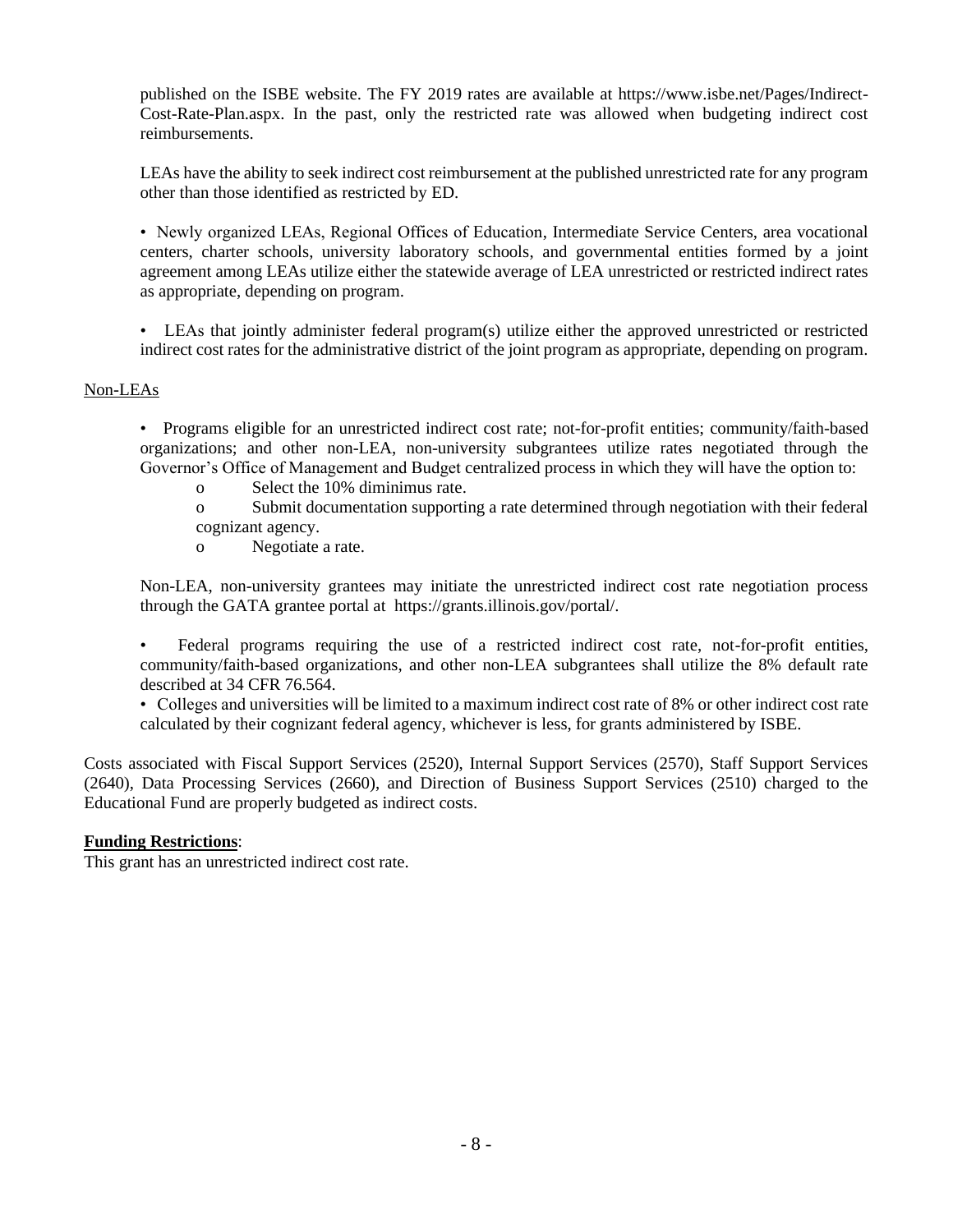# *Reporting Requirements*

Periodic financial (expenditure) reporting should be completed at a minimum of quarterly via the IWAS system. Programmatic reporting should be completed at a minimum of semiannually via the IWAS system.

#### **Deliverables and Milestones**:

- 1. Semiannual report of progress to be submitted electronically as indicated by ISBE staff will include:
	- a. Review of program progress in meeting planned objectives submitted in application.
	- b. Program recruitment and enrollment data for student participants disaggregated for race/ethnicity, gender, grade level, low-income eligibility, and primary career pathway of interest.
- 2. A final report should be submitted electronically when the program is completed. This report shall include:
	- a. Summary of progress toward accomplishing each program objective with supporting data or data representations to include an assessment of program quality and recommendations for improvements and sustainability.
	- b. Summary of program impact and recommendations based on data for future programming and engagement of K-12 students in STEAM education.
	- c. Program review of effectiveness to include data points that measure success of programming and student growth in STEAM learning.
	- d. Consideration of the importance of program sustainability and details of how STEAM learning will continue after the grant concludes.
	- e. Student work samples that provide evidence of learning (electronic documents, virtual media, student narratives, etc.) as part of the progress monitoring and/or reporting component.
	- f. Photos of students participating in the programming, if applicable (if appropriate local photo/media releases have been obtained).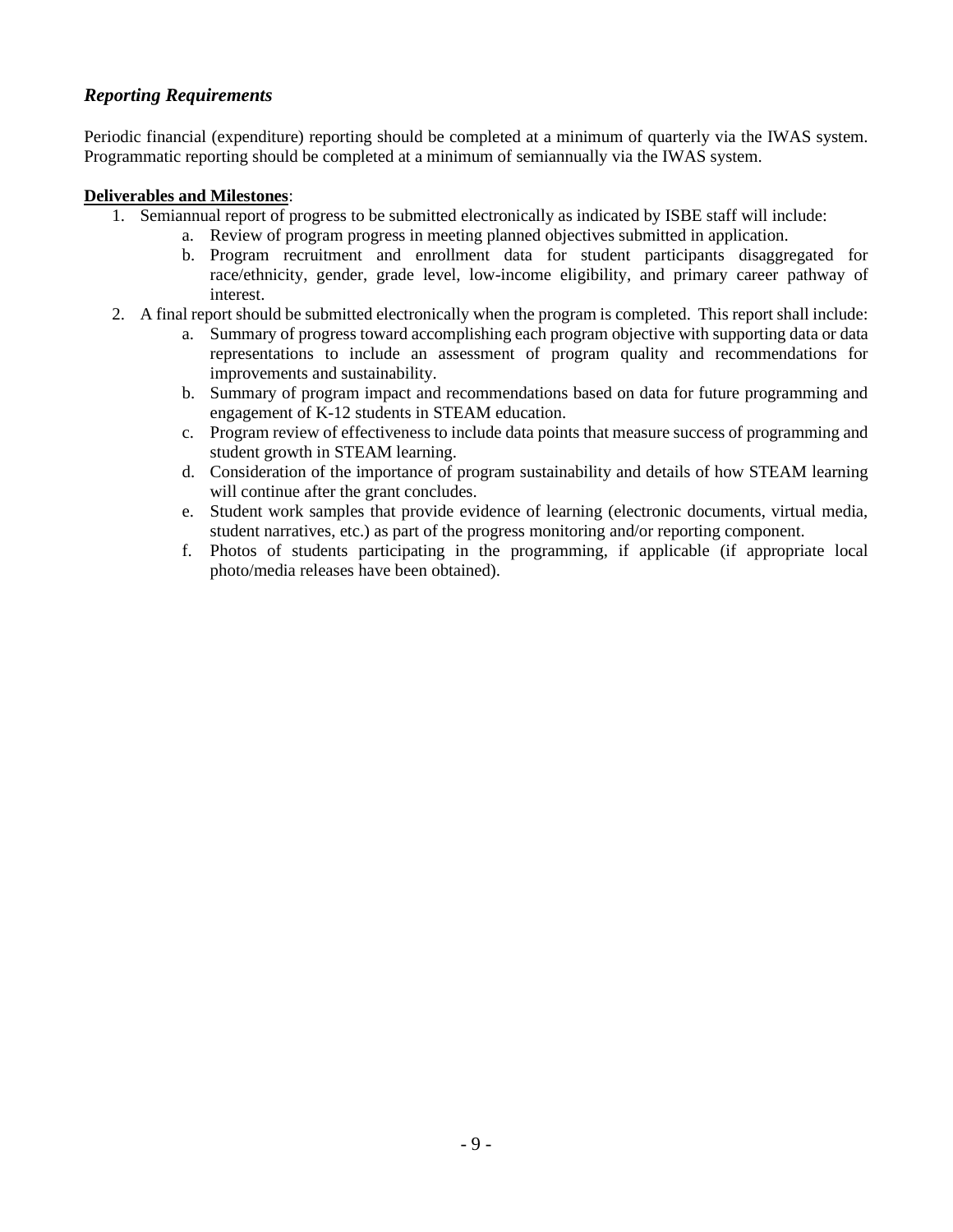# **Content and Form of Application Submission**

**Instructions**: Each application must be submitted in the format outlined below to be considered complete. A complete application will include all required components (the numbered items below) and signatures when mentioned. Please use the checkboxes in front of the numbers as a checklist when assembling your completed application. It is advised to attach a copy of the completed checklist with the application.

- ☐ **1. Uniform Application for State Grant Assistance (Attachment 1)**: Include the name, address, and telephone and fax numbers of the entity; email, name, and telephone number of the contact person; Federal Employer Identification number; DUNS number; SAM CAGE Code; and all other listed information. The Application page must be signed by the official authorized to submit proposals.
- ☐ **2. Program Narrative (Attachment 2)** maximum 10 pages: Follow the specifications found under "Program Narrative Requirements" beginning on page 11 of this RFP.
- ☐ 3**. Objectives and Activities (Attachment 3)** maximum five pages: Use the form provided to list the objectives and activities of the proposed project in a time-specific format.
- ☐ 4**. Cost-Effectiveness, Impact & Sustainability (Attachment 4)** maximum five pages**:** Use the form provided to complete the cost-effectiveness and sustainability components of the proposal providing details of how the tangible benefits of costs measure total effectiveness and impact of program.
- ☐ 5**. FY2022 State Budget Summary and Payment Schedule (Attachment 5)**: The budget MUST be submitted on this form. No other budget form will be accepted. District budgets MUST be signed by the district superintendent. Other applicants should have the authorized official sign the form. The payment schedule should be based on the projected date of expenditures. Salaries and fringe benefits should be requested in equal intervals on the schedule. Supplies, equipment, contracted services, and professional development should be requested in the month for which the expenditure is anticipated.
- ☐ 6**. FY2022 Budget Summary Breakdown (Attachment 5A)**: The Budget Summary Breakdown MUST include descriptions of the anticipated expenditures, correlated to the line items set forth on the State Budget Summary and Payment Schedule. The Budget Summary Breakdown should also include subcontract information, if applicable.
- ☐ 7**. Certifications and Assurances (Attachments 6 and 7)**: Each applicant is required to submit the forms below. These must be signed by the official legally authorized to submit the proposal and to bind the applicant to its contents.

**A.** Program-Specific Terms of the Grant (Attachment 6)

**B.** Grant Application Certifications and Assurances (Attachment 7)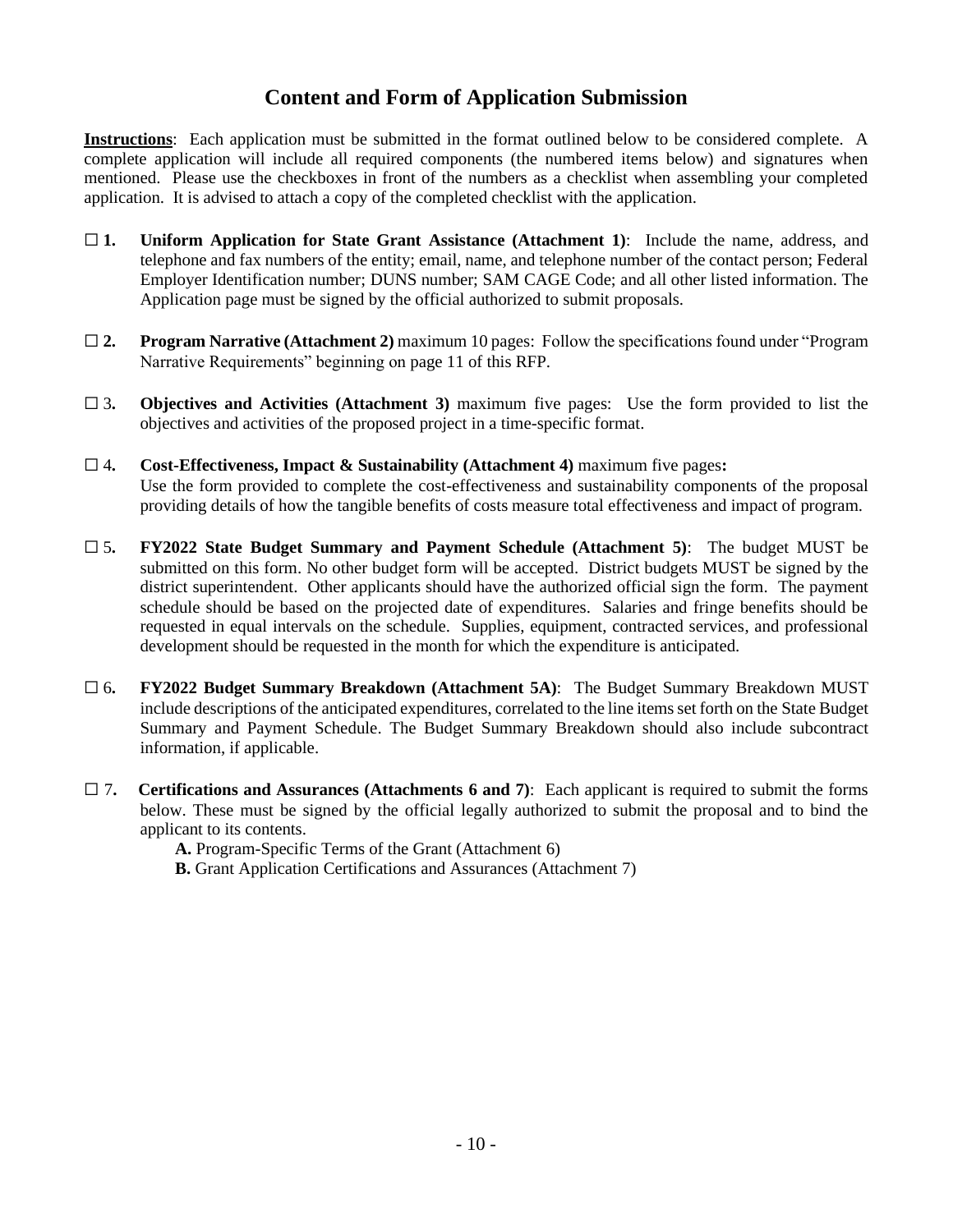# **Program Narrative Requirements**

Program narrative should align with the rubric for scoring beginning on page 14 of this RFP. Submit proposal narrative sections 1-5 below on the attachments identified for each section and clearly label each section title in your narrative submission. Program narratives should address the following criteria:

- 1. **Attachment 2: Priority Points (10 points total/5 points each)**. All program activities must align with eligibility requirements to provide STEAM programs to eligible students. To be eligible the percentage of students classified as low income must exceed the state average during the 2019-20 school year as indicated on the [Illinois School Report Card.](https://www.illinoisreportcard.com/State.aspx?source=studentcharacteristics&source2=lowincome&Stateid=IL) A list of eligible schools is available [here.](https://www.isbe.net/Documents/STEAM-Eligible-Districts.pdf)
	- a. The proposal clearly articulates a focus on recruitment of female students, programming designed for female students, or designation of a majority of the available spots in the STEAM program for female students. Provide a detailed description of the program *if* the program is applying for priority points based on encouraging young women to learn and explore careers in science, mathematics, technology, engineering, and art. (5 points).
	- b. The proposal's primary focus is STEAM programming that provides hands-on experiences and/or activities. Evidence is provided to show students will actively participate in the acquisition of knowledge or skills through direct practical experience in the STEAM learning activities. (5 points).
- 2. **Attachment 2: Need (30 points total)**. Need is defined as the identification of stakeholders, facts, and evidence that demonstrate the proposal supports the grant program purpose.
	- a. Program provides data substantiating a local need for or expansion of STEAM programs and provides details of all planned STEAM opportunities that align to the grant objectives.
	- b. Program presents local data on number of eligible students to be served and total number of students to be served through STEAM plan.
	- c. Program narrative outlines the staffing needs to implement STEAM program. Clearly explain if there is a need for additional staff to be hired or contracted. Brief summaries of expertise and/or biographies should be included.
	- d. Program clearly outlines professional learning needs of educators who will deliver STEAM instruction and how the need will be addressed.
	- e. Program clearly identifies the stakeholders and/or community partnership needs to support the STEAM education program and implementation. If collaboration or consortia partnerships are utilized, details are provided on the stakeholders; the proposal outlines their roles and responsibilities to fulfill the need and meet objectives.
	- f. The program plan clearly identifies resources needed to implement STEAM program (e.g., facilities, equipment, supplies, software, technology, curriculum, resource guides/texts/manuals).
- 3. **Attachment 2: Capacity (10 points total).** Capacity is defined as the ability of an entity to execute the grant project according to the program requirements.
	- a. Narrative includes the identification of the applicant's capacity to meet all programmatic needs identified in the "Need" section. This should be provided in a table format to display the individual needs with corresponding capacity statements. If applicant does not have current internal capacity to meet a specific need, a description of how the need will be met should be provided. If third-party contracts are utilized, details of the contractors' expertise, qualifications, and capacity to deliver quality STEAM educational experiences that align with the grant objectives are included.
	- b. The application clearly demonstrates evidence of the applicant's capacity to meet the grant reporting deliverables (fiscal reporting and programmatic requirements) by outlining a timeline with the specific data to be collected along with the responsible entities/personnel.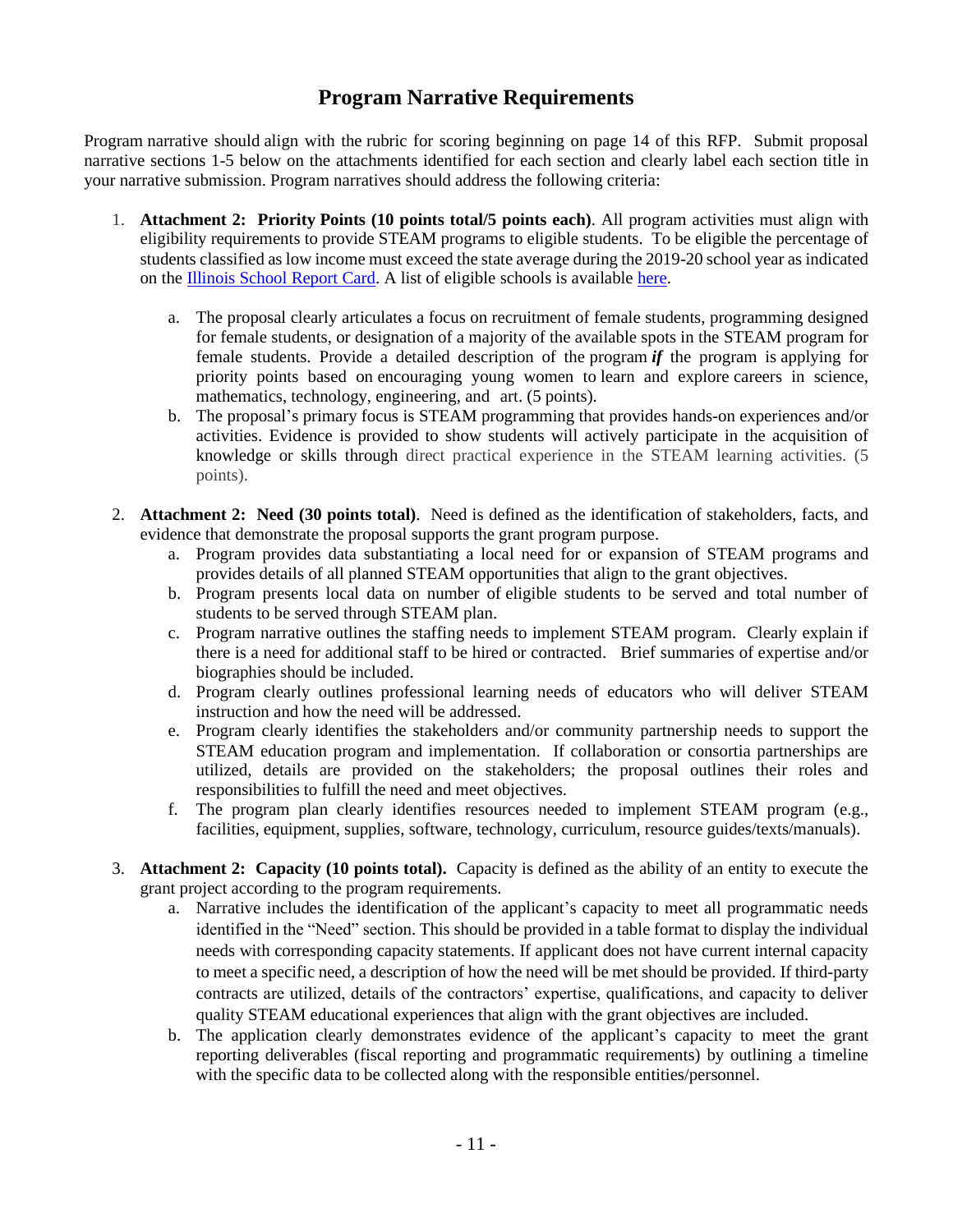- 4. **Attachment 2 and 3: Quality (50 points total)**. Quality is defined as the totality of features and characteristics of a service, project, or product that indicate its ability to satisfy the requirements of the grant program.
	- a. Narrative demonstrates that the proposed STEAM program creates new, expands on, or enhances current STEAM programs aligned to the grant objectives rather than duplicating educational opportunities currently existing.
	- b. Program is based on documented research that supports the proposed STEAM program from national or state guidelines, or data on STEM/STEAM education, in-demand employment data, business and industry, and/or postsecondary alignment to STEAM career pathways.
	- c. The proposal includes measurable objectives supported by activities and/or performance standards or planned benchmarks that effectively support goals of the grant.
	- d. The STEAM program provides evidence of alignment to the Illinois Learning Standards and interdisciplinary learning.
	- e. The program utilizes community partnerships to support STEAM program and performance objectives.
	- f. Program clearly provides details of the timeline for delivery of service(s).
	- g. Program describes specific objectives and/or goals of the instructional plan, including name of instructional program(s), number of courses expanded or newly offered at each site, provider/instructor, role of each partner at each site, and number of students expected to be enrolled.
	- h. Evidence is provided that demonstrates educator's knowledge, skills, and experience to deliver STEAM instruction; or the proposal cites a plan to prepare educators through quality professional development; or the proposal identifies contracted entities and their expertise to deliver STEAM education.
	- i. The program demonstrates strong alignment to the grant objectives in this NOFO/RFP and includes a plan to measure effectiveness and impact of STEAM program.
	- j. The program plan includes a process to communicate progress to ISBE.
- **5. Attachment 4: Cost-Effectiveness, Impact, and Sustainability (35 points**). Cost-effectiveness, impact, and sustainability are defined as how the tangible benefits of costs measure in total effectiveness of program and continuation.
	- a. The proposal provides details of how each budgeted item supports proposed goals, objectives, activities, and outcomes.
	- b. The STEAM program plan includes a detailed budget with projected costs assigned to appropriate function/object codes. **Attachment 5/5A**
	- c. Costs are reasonable and indicate alignment to meeting grant objectives.
	- d. The proposal includes a process to measure and evaluate cost-effectiveness of budgetary decisions toward program improvement over time.
	- e. The proposal includes a process to measure and evaluate impact STEAM program has on student achievement. State the expected impact of each partnership on the success and sustainability of the program and aligned activities.
	- f. The program includes a three- to five-year sustainability plan with forecasted budget considerations that provide details of how the STEAM program will continue after the grant concludes. Examples include funding for educator salaries, supplies, software, technology, maintenance, etc.
	- g. There is evidence of community/stakeholder involvement and/or engagement to support and assist in sustaining the program.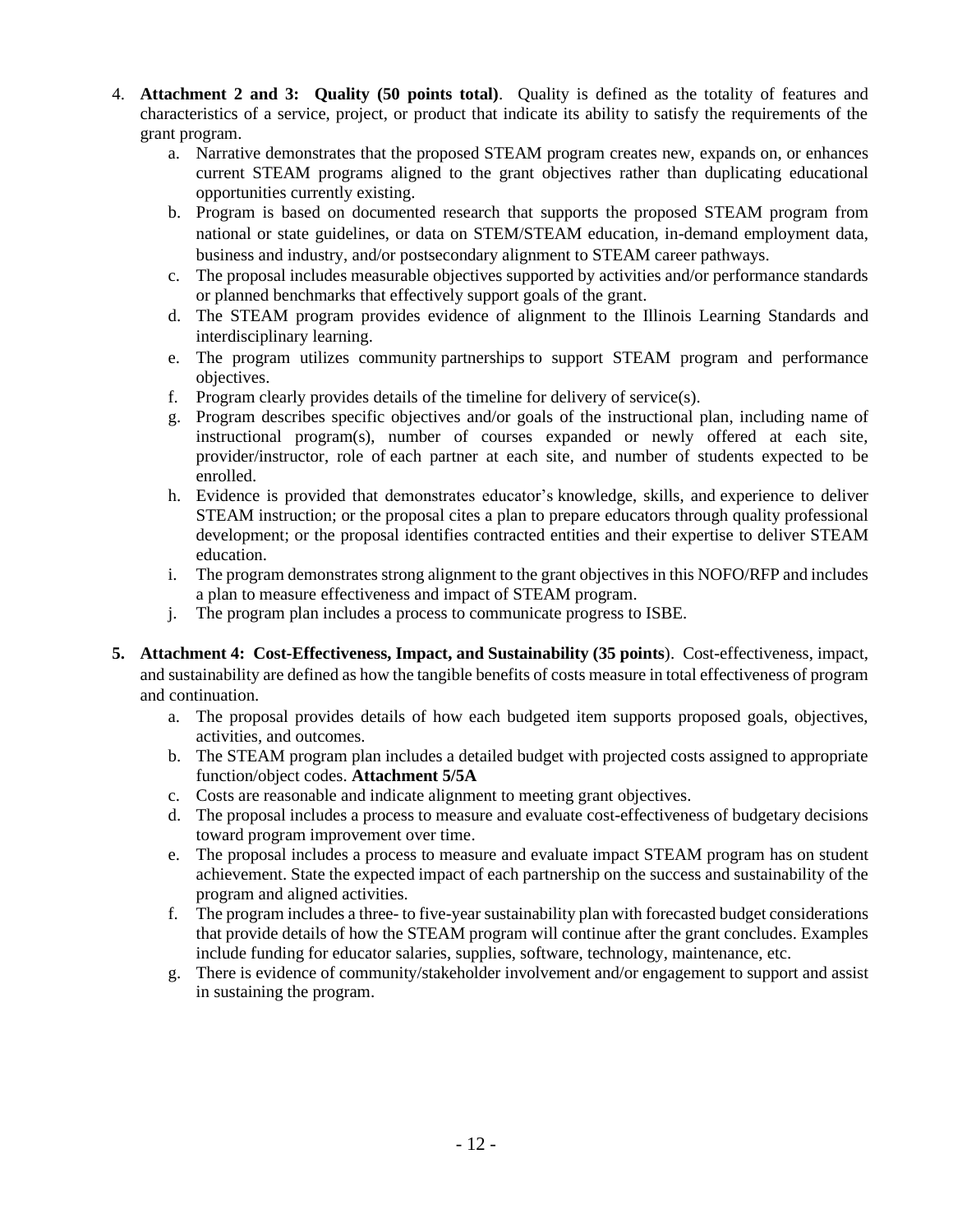# **Review Criteria**

## *Application Review and Selection Process*

Awards will be based upon the overall quality of the application. Applications are competitive. Scoring is based on the five criteria listed in the *Program Narrative Requirements* section beginning on page 11 and additional points from EBF Percent of Adequacy Calculation, for a total of 155 points possible. See *Funding Information* on page 7 for FY 2021 EBF Percent of Adequacy points for districts.

## *Evaluation of Proposals*

| <b>Criteria</b>                                                  | <b>Maximum</b> | % of Total Points |
|------------------------------------------------------------------|----------------|-------------------|
|                                                                  | <b>Points</b>  |                   |
| <b>Section 1: Priority*</b>                                      | 10             | $6.5\%$           |
| <b>Section 2: Need</b>                                           | 30             | 19.4%             |
| <b>Section 3: Capacity</b>                                       | 10             | 6.5%              |
| <b>Section 4: Quality</b>                                        | 50             | 32.3%             |
| <b>Section 5: Cost-effectiveness, Impact, and Sustainability</b> | 35             | 22.6%             |
| <b>Percent of Adequacy Points</b>                                | Up to 20 max   | 12.9%             |
| <b>TOTAL</b>                                                     | 155            | 100%              |

\* All program activities must align with eligibility requirements to provide STEAM programs to eligible students. To be eligible the percentage of students classified as low income must exceed the state average during the 2019- 20 school year as indicated on the [Illinois School Report Card.](https://www.illinoisreportcard.com/State.aspx?source=studentcharacteristics&source2=lowincome&Stateid=IL)

#### *Tiebreaker*

In the event of a tie, the applicant with the greatest number of priority points (see Program Narrative, Priority Points Section on page 11 for more information) will be given priority. If the priority points are equal, applicants with the highest EBF Percent of Adequacy points will be given priority.

#### *Evaluation Criteria*

The rubric below will be utilized to evaluate proposals. The criteria and points for each criterion to be reviewed and scored are located in the rubric.

Following the notification of grant awards, an applicant may request copies of reviewer scores and comments by contacting Rhonda Manalia at rmanalia@isbe.net.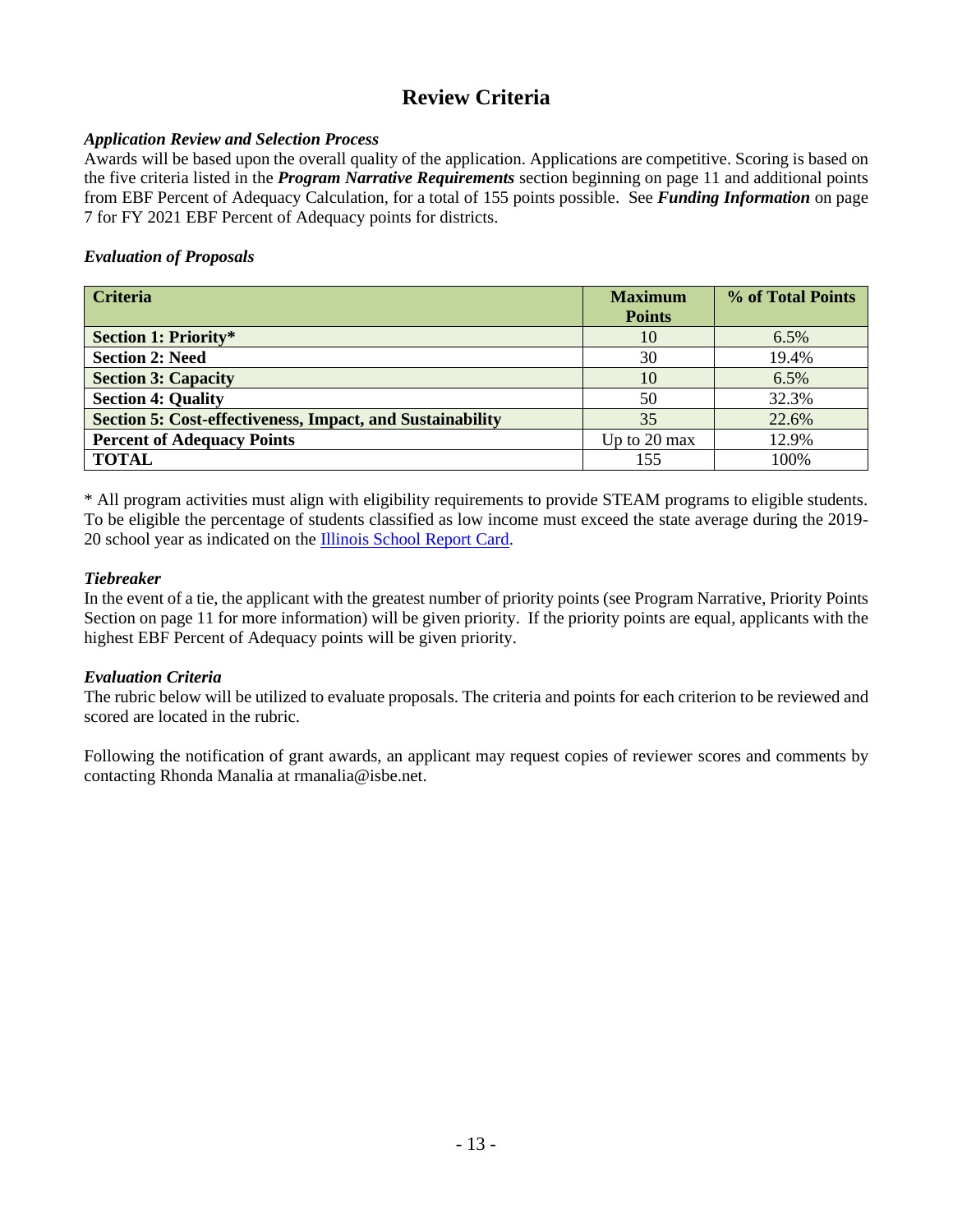# **Proposal evaluation rubric and point values are as follows:**

| Not Provided                            | Very Limited                                                                    | Somewhat<br>Limited                                                                    | Moderate                                                                                            | Strong                                                                                 | Very Strong                                                                                              |
|-----------------------------------------|---------------------------------------------------------------------------------|----------------------------------------------------------------------------------------|-----------------------------------------------------------------------------------------------------|----------------------------------------------------------------------------------------|----------------------------------------------------------------------------------------------------------|
| $\Omega$                                |                                                                                 | $\mathcal{D}_{\cdot}$                                                                  | 3                                                                                                   | 4                                                                                      |                                                                                                          |
| Proposal<br>requirements<br>are absent. | Proposal<br>provides very<br>few details to<br>meet the<br>project<br>outcomes. | Proposal is<br>unclear and<br>lacks enough<br>evidence to<br>meet project<br>outcomes. | Proposal<br>provides<br>moderate detail<br>and conveys<br>potential to meet<br>project<br>outcomes. | Proposal provides<br>good detail and<br>solid evidence to<br>meet project<br>outcomes. | Proposal exceeds<br>expectations and<br>provides<br>substantial<br>evidence to meet<br>project outcomes. |

| <b>EBF Percent of Adequacy Category Distinctions</b>                                                                                                                                                                                                                                                                                                                                                                | <b>Adequacy Point Value</b>  | Applicant's<br><b>Score</b>  |
|---------------------------------------------------------------------------------------------------------------------------------------------------------------------------------------------------------------------------------------------------------------------------------------------------------------------------------------------------------------------------------------------------------------------|------------------------------|------------------------------|
| 100% or greater                                                                                                                                                                                                                                                                                                                                                                                                     | 5                            |                              |
| 81-99.9%                                                                                                                                                                                                                                                                                                                                                                                                            | 10                           |                              |
| 71-80.9%                                                                                                                                                                                                                                                                                                                                                                                                            | 15                           |                              |
| 70.9 and below                                                                                                                                                                                                                                                                                                                                                                                                      | 20                           |                              |
| <b>Section 1: Statutory Priority Points</b><br>All program activities must align with eligibility requirements to provide STEAM programs to<br>eligible students. To be eligible the percentage of students classified as low income must<br>exceed the state average during the 2019-20 school year as indicated on the Illinois School<br>Report Card.                                                            |                              | <b>Possible Points</b><br>10 |
| The proposal clearly articulates a focus on recruitment of female students, programming<br>designed for female students, or designation of a majority of the available spots in the STEAM<br>program for female students, and/or the program is focused on encouraging young women<br>to learn and explore careers in science, mathematics, technology, engineering, and art that meet<br>eligibility requirements. | $0$ or $5$                   |                              |
| The proposal's primary focus is STEAM programming delivered to eligible students that<br>provides hands-on experiences and/or activities. Evidence is provided to show students will<br>actively participate in the acquisition of knowledge or skills through direct practical experience<br>in the STEAM learning activities.                                                                                     |                              | $0$ or $5$                   |
| Section 2: Need is defined as the identification of stakeholders, facts, and evidence that<br>demonstrate the proposal supports the grant program purpose.                                                                                                                                                                                                                                                          | <b>Possible Points</b><br>30 |                              |
| Program provides data substantiating a local need for or expansion of STEAM programs and<br>provides details of all planned STEAM opportunities that align to the grant objectives.                                                                                                                                                                                                                                 |                              | 5                            |
| Program presents local data on number of eligible students to be served and total number of<br>students to be served through STEAM plan.                                                                                                                                                                                                                                                                            |                              | 5                            |
| Program narrative outlines the staffing needs to implement STEAM program. Clearly explain<br>if there is a need for additional staff to be hired or contracted. Brief summaries of expertise<br>and/or biographies should be included                                                                                                                                                                               | 5                            |                              |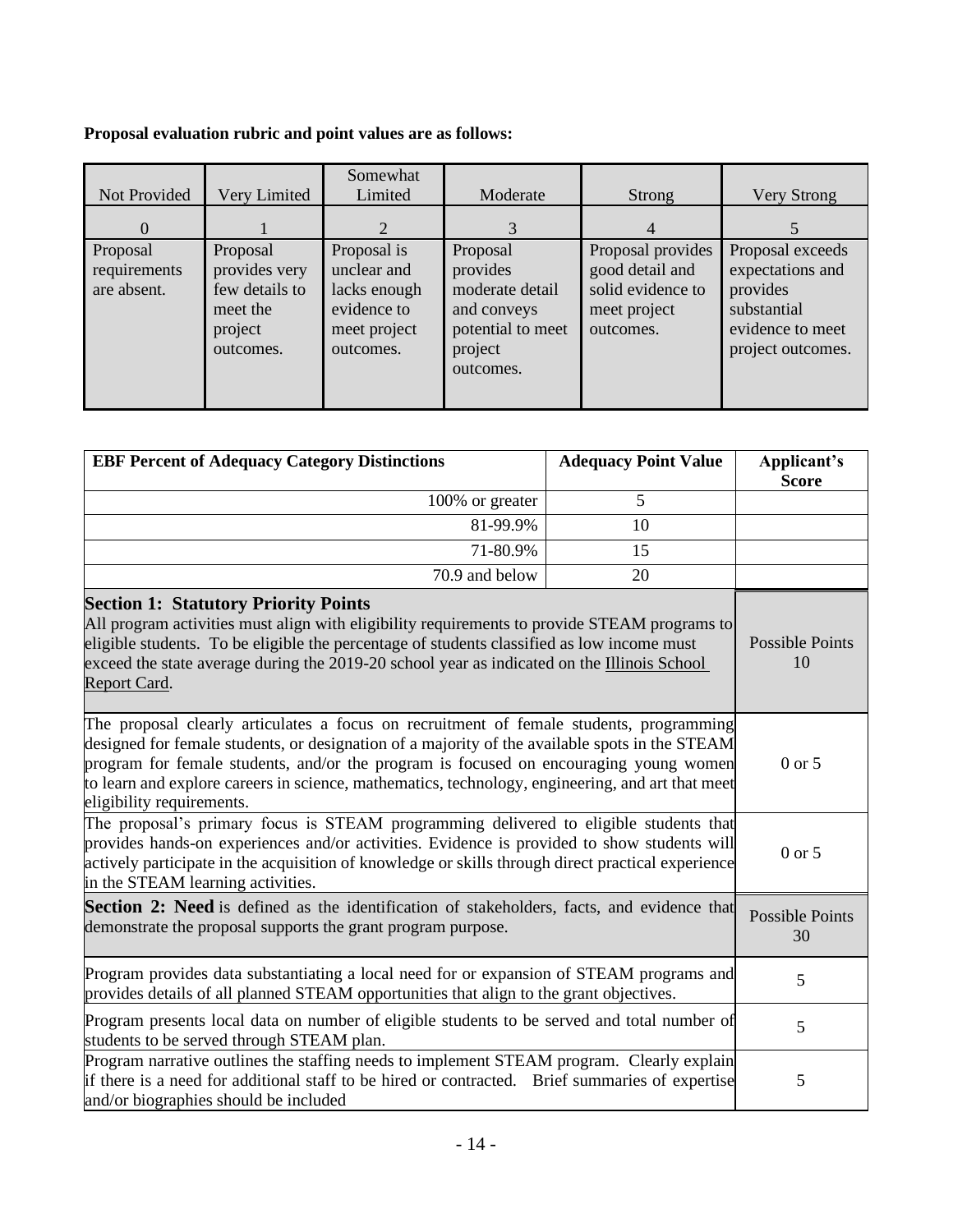| Program clearly outlines professional learning needs of educators who will deliver STEAM<br>instruction and how the needs will be addressed.                                                                                                                                                                                                                                                                                                                                                                                                                                                                                      | 5                            |
|-----------------------------------------------------------------------------------------------------------------------------------------------------------------------------------------------------------------------------------------------------------------------------------------------------------------------------------------------------------------------------------------------------------------------------------------------------------------------------------------------------------------------------------------------------------------------------------------------------------------------------------|------------------------------|
| Program clearly identifies the stakeholders and/or community partnership needs to support the<br>STEAM education program and implementation. If collaboration or consortia partnerships are<br>utilized, details are provided on the stakeholders; the proposal outlines their roles and<br>responsibilities to fulfill the need and meet objectives.                                                                                                                                                                                                                                                                             | 5                            |
| The program plan clearly identifies resources needed to implement STEAM program (e.g.,<br>software,<br>facilities,<br>equipment,<br>supplies,<br>technology,<br>curriculum,<br>resource<br>guides/texts/manuals).                                                                                                                                                                                                                                                                                                                                                                                                                 | $\mathfrak{S}$               |
| <b>Section 3: Capacity</b> is defined as the ability of an entity to execute the grant project<br>according to the program requirements.                                                                                                                                                                                                                                                                                                                                                                                                                                                                                          | Possible Points<br>10        |
| Narrative includes the identification of the applicant's capacity to meet all programmatic needs<br>identified in the "Need" section. This should be provided in a table format to display the<br>individual needs with corresponding capacity statements. If applicant does not have current<br>internal capacity to meet a specific need, a description of how the need will be met should be<br>provided. If third-party contracts are utilized, details of the contractors' expertise, qualifications,<br>and capacity to deliver quality STEAM educational experiences that align with the grant<br>objectives are included. | 5                            |
| The application clearly demonstrates evidence of the applicant's capacity to meet the grant<br>reporting deliverables (fiscal reporting and programmatic requirements) by outlining a timeline<br>with the specific data to be collected along with the responsible entities/personnel.                                                                                                                                                                                                                                                                                                                                           | 5                            |
| <b>Section 4: Quality</b> is defined as the totality of features and characteristics of a service,<br>project, or product that indicate its ability to satisfy the requirements of the grant program.                                                                                                                                                                                                                                                                                                                                                                                                                             | <b>Possible Points</b><br>50 |
| Narrative demonstrates that the proposed STEAM program creates new, expands on, or<br>enhances current STEAM programs aligned to the grant objectives rather than duplicating<br>educational opportunities currently existing.                                                                                                                                                                                                                                                                                                                                                                                                    | 5                            |
| Program is based on documented research that supports the proposed STEAM program from<br>national or state guidelines, or data on STEM/STEAM education, in-demand employment data,<br>business and industry, and/or postsecondary alignment to STEAM career pathways                                                                                                                                                                                                                                                                                                                                                              | 5                            |
| The proposal includes measurable objectives supported by activities and/or performance<br>standards or planned benchmarks that effectively support goals of the grant.                                                                                                                                                                                                                                                                                                                                                                                                                                                            | $\mathcal{D}$                |
| The STEAM program provides evidence of alignment to the Illinois Learning Standards and<br>interdisciplinary learning.                                                                                                                                                                                                                                                                                                                                                                                                                                                                                                            | 5                            |
| The program utilizes community partnerships to support STEAM program and performance<br>objectives.                                                                                                                                                                                                                                                                                                                                                                                                                                                                                                                               | 5                            |
| Program clearly provides details of the timeline for delivery of service(s).                                                                                                                                                                                                                                                                                                                                                                                                                                                                                                                                                      | 5                            |
| Program describes specific objectives and/or goals of the instructional plan, including name of<br>instructional program(s), number of courses expanded or newly offered at each site,<br>provider/instructor, role of each partner at each site, and number of students expected to be<br>enrolled.                                                                                                                                                                                                                                                                                                                              | 5                            |